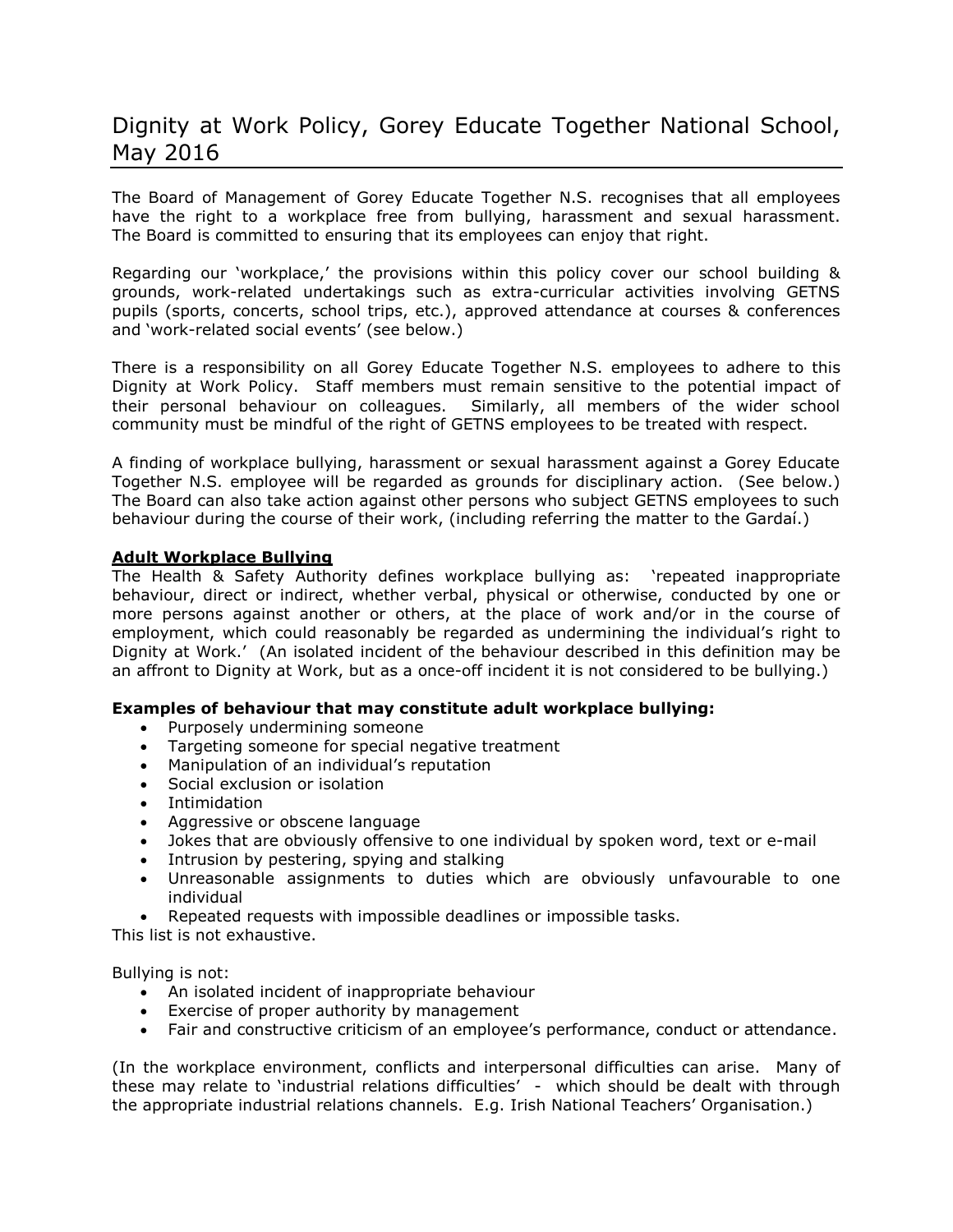#### **Workplace Harassment**

The Employment Equality Acts 1998-2011, place an obligation on all employers to prevent harassment in the workplace. Discrimination is defined in the Equality Act 2004 as the treatment of a person in a less favourable way than another person was, is or would be treated on nine distinct grounds: **Gender; Age; Disability; Family status; Marital status; Membership of the Travelling Community; Race, ethnic origin or colour; Religion; Sexual Orientation.** The Equality Act 2004 extended the definition of harassment to include discrimination which arises where one of the nine grounds is imputed to a person or where a person who is associated with another person, and is treated, by virtue of the association, less favourably than another person.The Equality Act 2004 outlaws discrimination in the course of employment whether by an employer, another employee or by clients, customers or business contacts of the organisation.

For the purpose of this Dignity at Work Policy, the definition of harassment as outlined in the Equality Act 2004 will apply as follows: 'Harassment is any form of unwanted conduct, related to any of the nine discriminatory grounds and being conduct which has the purpose or effect of violating a person's dignity and creating an intimidating, hostile, degrading, humiliating or offensive environment for the person.'

Many forms of behaviour may constitute harassment including:

- Verbal harassment jokes, comments, ridicule or songs
- Written harassment incl. text messages, emails, notices, social media postings
- Physical harassment jostling, shoving or any form of assault
- Non-verbal harassment gestures, posturing or threatening poses
- Visual displays such as posters, emblems or badges
- Isolation or exclusion from social activities
- Pressure to behave in a manner that the employee thinks is inappropriate, for example, being required to dress in a manner unsuited to a person's ethnic or religious background

Harassment may consist of a single incident or repeated incidents.

#### **Workplace Sexual Harassment**

The Employment Equality Act (1998) defines sexual harassment as any unwelcome act, request or conduct, which could reasonably be regarded as sexually or otherwise on the grounds of gender, to be offensive, humiliating or intimidating to the employee in question, such as:

- any act of physical intimacy
- any request for sexual favours
- any other conduct such as spoken words, gestures or the production, display or circulation of written words, pictures or other materials which have an offensive sexual connotation.

## *Examples of sexual harassment include*:

- 1. Unwanted physical or verbal advances.
- 2. Unwanted touching or physical gestures.
- 3. Comments and remarks of a sexual or discriminatory nature.
- 4. Unwelcome comments about personal appearance.
- 5. Displays of pin-ups and pornographic material.
- 6. Innuendoes of a sexual nature or based on a person's sex.

This list is not exhaustive.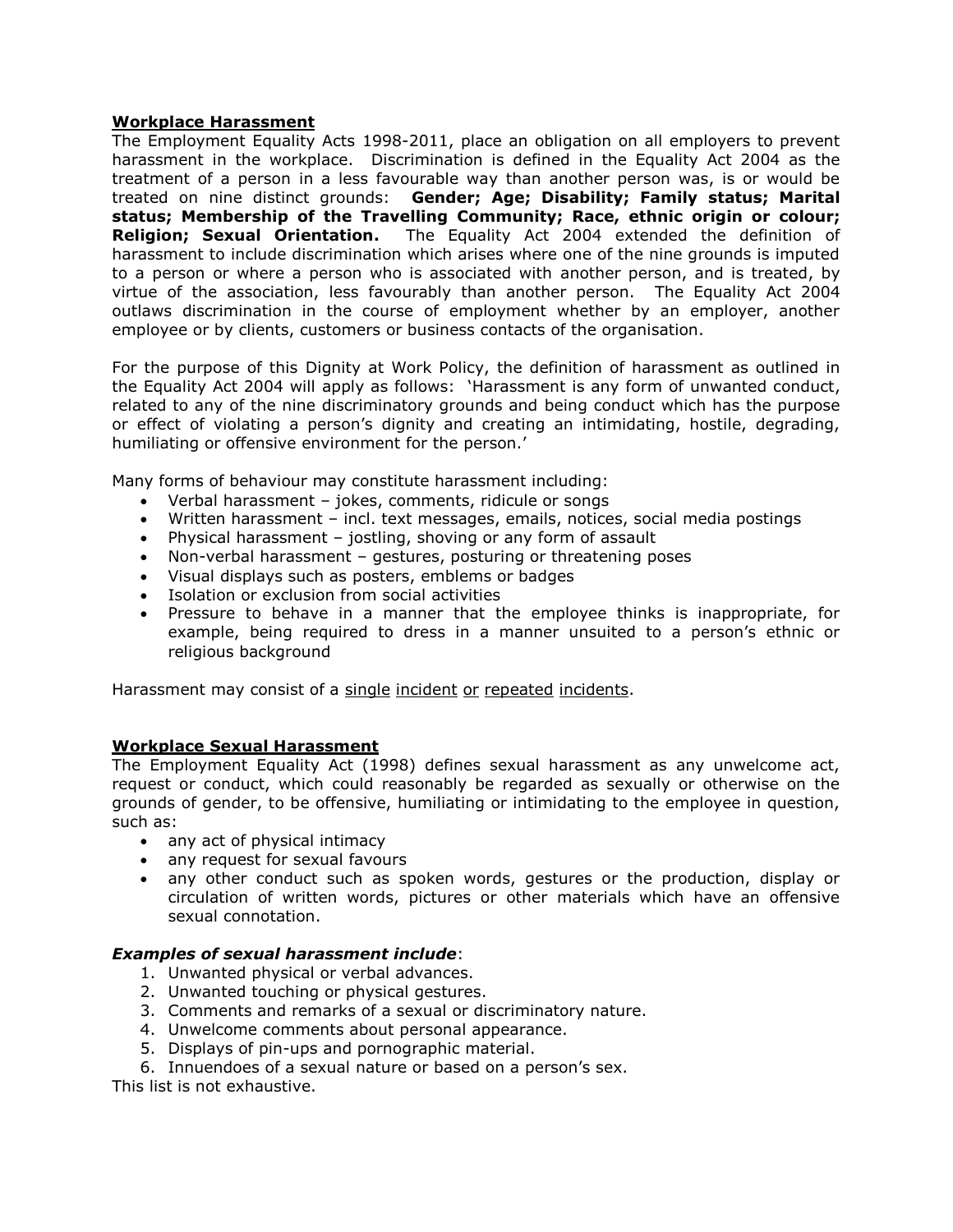#### **Making a Complaint of Sexual Assault**

In such cases, the Board of Management recommends to its employees that they contact An Garda Síochána in the first instance. An Garda Síochána is best placed to provide appropriate support to the complainant and to conduct the subsequent investigation. The Board will cooperate fully (and in confidence) with An Garda Síochána, as required.

All Gorey Educate Together N.S. employees are reminded that they should contact the Garda Station nearest to the location of the offending event (or any Garda Station), and that they will have the option of speaking with a female or a male police officer. (The Gardaí can also be contacted day or night by phoning 999 [Emergency Number].)

# **Actions to take regarding workplace bullying, harassment or sexual harassment:**

**The Board of Management recommends that actions (as outlined below) be initiated by its employees in a timely manner, i.e. within 10 school days of an offending incident.** (However, it is the case that any Statutory Rights remain unaffected by this Dignity at Work policy document - and that no aspect of the policy affects any employee's right to take their complaint to an agency outside of the school.)

## **Key References:**

The Board will usually refer to 'Working Together – Procedures & Policies for Positive Staff Relations,' (Irish National Teachers' Organisation, 2000)

However, the Board may also seek advice and then refer to 'Disciplinary procedures for teachers in primary, voluntary secondary, and community and comprehensive schools,' (Department of Education & Skills Circular 0060/2009), as necessary.

## **Stage 1: Decide to address the matter**

The party *(Party A*) who considers that s/he is being bullied, sexually harassed or harassed on other specified discriminatory grounds, should decide to address the matter. However, in light of the potential effects of bullying or harassment on an individual, including loss of confidence, extreme upset, anxiety or fear, *Party A* may initially decide to seek Union or other assistance, including the Employee Assistance Scheme or other counselling, in order to consider the most appropriate application of the procedures in the circumstances.

*Party A* should keep a record of the pattern of behaviour or instances where s/he considers that bullying/harassment has occurred. The record should contain details such as dates, times, persons present, details of what was said or what occurred.

## **Stage 2: Informally address the problem**

1. The party who considers that s/he is being bullied, sexually harassed or harassed on other discriminatory grounds (*Party A*), should request a meeting with the other party (*Party B*), in order to discuss matters. The following should apply:

- Where necessary, the meeting may be facilitated by a third party, generally a work colleague;
- *Party A* should clearly outline his/her difficulties and should clearly object to the bullying/harassment and request that it stop;
- It is important that *Party A* bear in mind, that the other member of staff may not be aware that his/her behaviour is causing difficulty;
- Both parties should seek to resolve their differences and establish a pattern of interaction exclusive of any forms of bullying/harassment;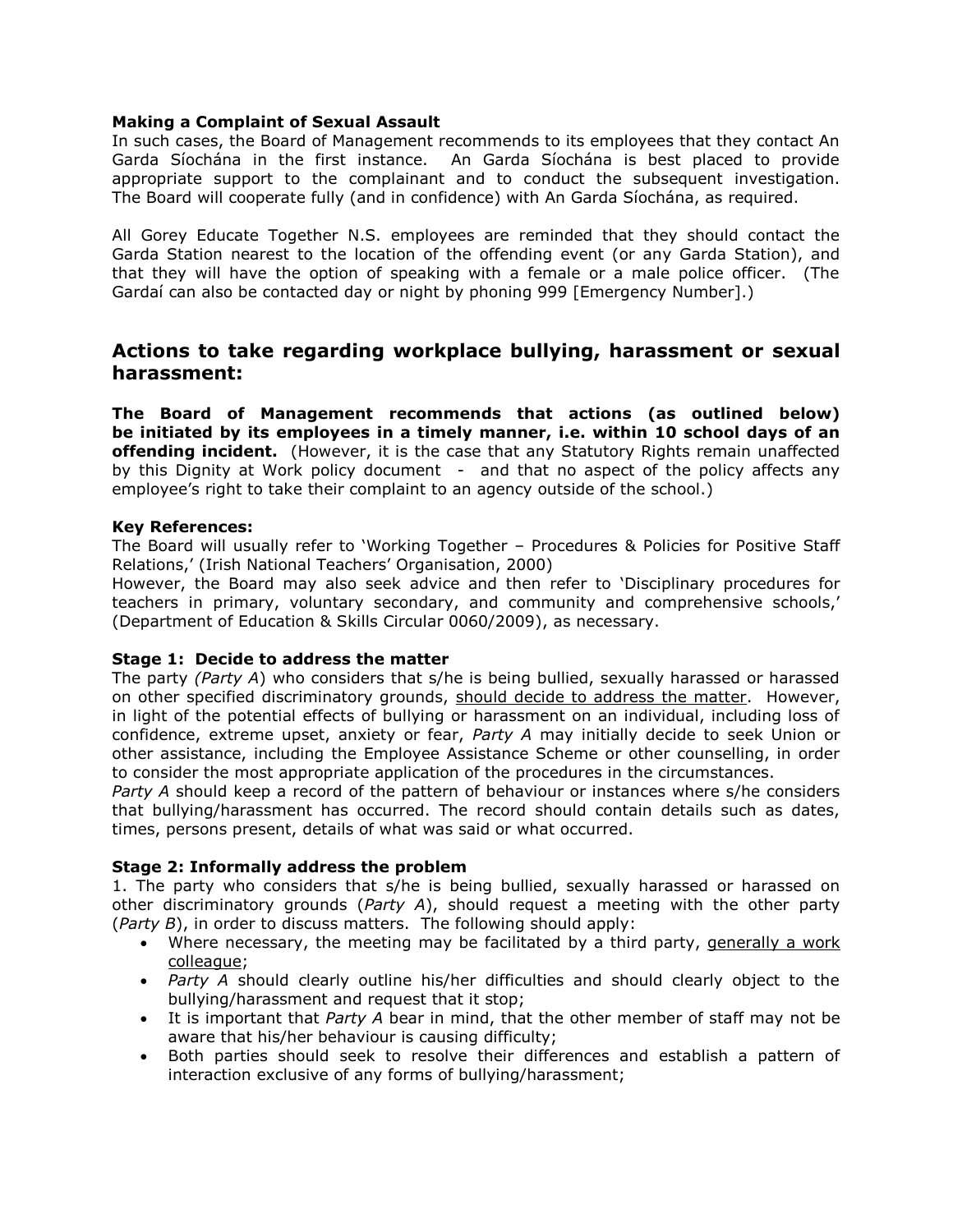- *Party B* may respond to *Party A* at that meeting or if requested, should be given an opportunity to consider his/her response, in which case the meeting may be adjourned. *Party B* should respond in a constructive manner:
- The resolution, as appropriate, may include any of the following, e.g. a commitment to cease the particular behaviour, modify the behaviour, and plan to eliminate situations where the parties would be in conflict, or monitoring. Alternatively, it may emerge as a result of the discussions between the parties, that there may have been a degree of misunderstanding in relation to certain behaviours and the resolution may make provision for compromise or appropriate explanation or acknowledgement.
- Matters should remain confidential between the parties.

2. If there is no satisfactory indication of resolution between the parties, *Party A* should refer the complaint to stage 3, i.e. formal procedures.

# **Stage 3: Formally address the problem**

1. Stage 3 provides a mechanism for the principal teacher to intervene and resolve the matter. However, if the principal teacher is one of the parties, the Chairperson of the Board of Management should then be involved, in an individual capacity, in order to achieve resolution. In circumstances where the Chairperson may also be involved at stage 2, another member of the Board of Management may be designated to intervene.

2. *Party A* should advise *Party B* that he/she is proceeding with stage 3.

3. *Party A* should state his/her complaint **in writing** and request the principal teacher (or Chairperson of the Board of Management, as the case may be) to investigate the matter.

4. The principal teacher (or Chairperson of the Board of Management, as the case may be **or an Investigator/Facilitator/Mediator appointed by the Principal or the Chairperson**) would:

- obtain background details including details of what occurred at the previous stage;
- consider the pattern of behaviour and the timescale;
- hear the parties and seek to resolve the matter;
- act in a fair and impartial manner and deal with the matter sensitively having regard to the nature of the problem and the principles of due process;
- exercise judgment and make decisions which s/he considers necessary to resolve matters.
- 5. The outcome of the discussions should be noted by the parties.
- 6. The matter should be dealt with confidentially.

7. Where resolution has not been possible, and particularly where there is a likelihood of the offending behaviour continuing, either party or the principal teacher (or Chairperson of the Board of Management as the case may be) should refer the matter to the Board in accordance with Stage 4 below.

## **Stage 4: Board of Management (BOM)**

1. It is open to any of the parties or the principal teacher (or chairperson of the board of management, as the case may be) to refer the matter to the BOM for investigation. The referral should be **in writing** and dated and should include a copy of **the written complaint**.

2. The BOM should consider the issues and investigate the matter:

- The BOM may enquire into the background of the difficulties including obtaining details on the sequence of initiatives taken at previous stages;
- The BOM or the Chairperson of the BOM **or an Investigator/Facilitator/Mediator appointed by the BoM** may meet teachers individually or collectively, and may also request written submissions from the parties, having regard also to the principles of due process;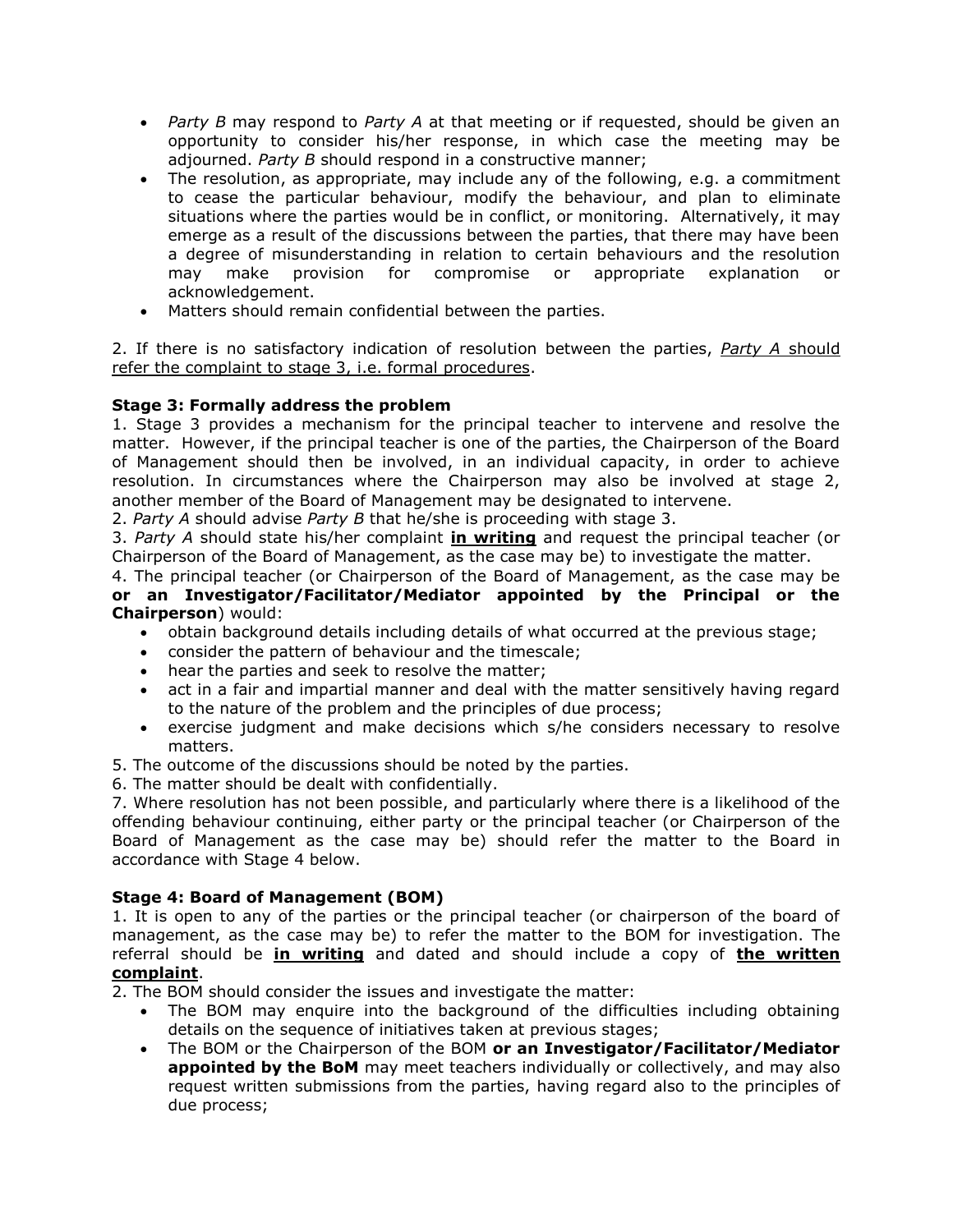- The BOM may request the principal teacher to furnish a written submission;
- The BOM may afford the parties an opportunity to present their case orally at a board meeting, in each other's presence;
- Following oral presentations the BOM may designate the Chairperson to meet with the parties again, separately or jointly, if further clarification is required or to work towards resolution;
- The BOM may convene a number of meetings in order to achieve resolution;
- The BOM shall act in a fair and impartial manner in order to achieve resolution and shall deal with the matter sensitively, having regard to the nature of the problem.

3. Having considered all matters, the BOM should reach a view on the matter not later than 20 school days after receipt of the written request/referral.

4. Where the BOM finds that bullying/harassment has not occurred, both parties should be informed accordingly. No action shall be taken against the complainant provided the allegation was made in good faith. If the complaint was brought maliciously, it should be treated as misconduct and appropriate action taken, (as per relevant Disciplinary Procedures.)

5. Where the BOM finds that bullying/harassment has occurred, the BOM should deal with the matter appropriately and effectively, (i.e. invoking the relevant Disciplinary Procedures.)

This may include:

- the issuing of a clear warning that bullying/harassment is not acceptable in the school workplace and that it will not be tolerated;
- a demand that all forms of bullying/harassment cease and that acceptable patterns of interaction be established between the parties;
- an instruction to the offending party that s/he apologise/ express regret or give an assurance that the bullying/harassment behaviour will cease;
- seeking a commitment to attend counselling or seek appropriate professional assistance, perhaps through the Employee Assistance scheme;
- More serious disciplinary sanctions as may be commensurate and appropriate, such as:
	- o oral warning
	- o written reprimand
	- o written warning
	- o final written warning
	- o suspension
	- o dismissal

# o **(Reference also: Circular 0060/2009)**

6. As part of any resolution, the BOM should monitor the situation and should put systems in place to ensure that it is kept informed that resolutions are being implemented. The BOM should keep matters under review.

7. Where an employee is victimised as a result of invoking or participating in any aspect of the complaints procedure, including acting as a witness for another employee, such behaviour will also be subject to disciplinary action. (Ref: *Working Together* document.)

No record of any complaint will be registered on an employee's file unless the formal procedure outlined above has been invoked.

# **Gross Misconduct Offences**

The Board of Management will adhere to the Principles and Procedures outlined in Circular 0060/2009.